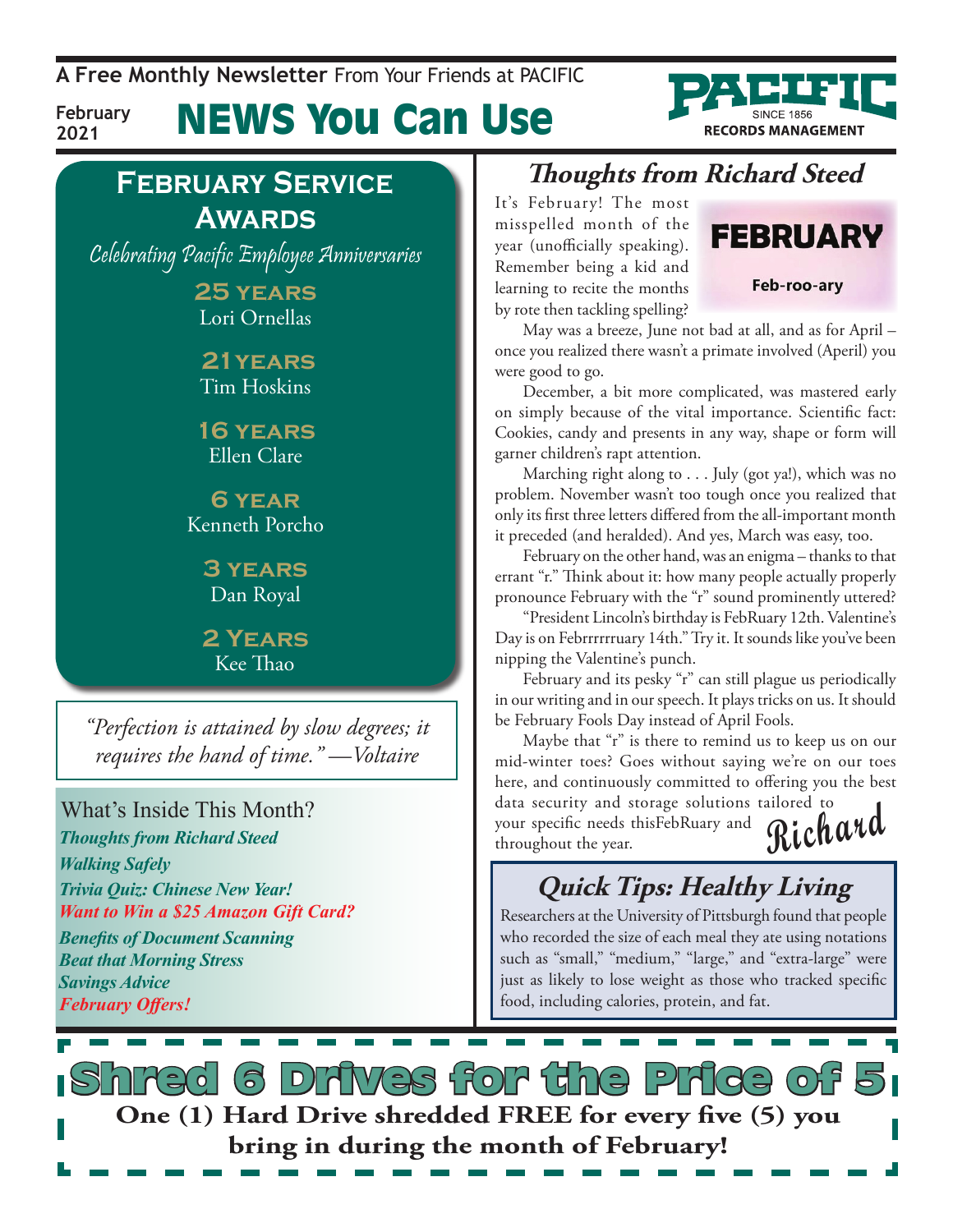### **Valentine's Misstep**

Tom asked his friend Joey if he had bought his wife anything for Valentine's Day. "Of course," said Joey. "I bought her a belt and a bag."

Tom was impressed with his friend's effort and said, "That was kind of you. I hope she appreciates the thought."

Joey smiled and replied, "Me too! Hopefully now the vacuum cleaner will work better."

## **Walking Safely**

If you are trying to get more exercise into your routine, walking is a great choice. Not only can you improve your fitness level, but you can enjoy the great outdoors at the same time. Unfortunately, many drivers do not always pay attention to pedestrians on the road, especially as dusk falls. Around 5,000 pedestrians are killed each year by motor vehicles.

What can you do to reduce your risk of injury or death from a car when walking? One of the best things you can do is wear a reflective vest or clothing. Be sure that the reflective area is large enough to be seen well and is exposed from every angle. Many brands of walking shoes have reflective material on the heels. Also dress in light colored clothing to maximize your exposure.

You should walk facing oncoming traffic. Walk defensively. Although pedestrians have the right of way, this doesn't mean a driver will always yield. Be aware of the traffic around you. If you are walking on a pedestrian path, always walk on the right-hand side so that faster walkers, runners, and cyclists can easily pass.

Never walk alone. If you have no one to walk with, be sure to tell someone the route you will be on and when you expect to return. Also, leave the headphones at home for maximum safety. You are not able to hear potential dangers if you are listening to music.

### **This Month in History**

- February 1, 1790 The Supreme Court convened for the first time with Chief Justice John Jay presiding.
- • February 2, 1653 New Amsterdam, known today as New York City, was incorporated.
- February 4, 1902 Aviator Charles Lindbergh was born in Detroit, Michigan.
- February 7, 1714 The first patent for a typewriter was issued in England.
- February 9, 1964 The Beatles appeared on television for the first time in the U.S. on the Ed Sullivan Show.
- • February 14, 1849 President James Polk became the first U.S. president to be photographed while in office.

## **February Holidays and Events**

### **Daily Observances:**

- 1 Robinson Crusoe Day
- 1-5 International Networking Week
- 2 Groundhog Day
- 3 National Girls and Women in Sports Day
- 4 Quacker Day
- 5 Bubble Gum Day
- 6-12 Dump Your Significant Jerk Week
- 7 Man Day
- 7 Super Bowl LV
- 7 Wave All Your Fingers at Your Neighbors Day
- 7-14 Congenital Heart Defect Awareness Week
- 8 Laugh and Get Rich Day
- 8-13 Freelance Writers Appreciation Week
- 11 National Shut-In Visitation Day
- 11 Satisfied Staying Single Day
- 12 Chinese New Year
- 13 Employee Legal Awareness Day
- 14-21 Alzheimer's and Dementia Staff Education Week
- 14 National Donor Day
- 14 Saint Valentine's Day
- 15 Presidents Day
- 15 Susan B. Anthony Day
- 16 International Pancake Day
- 17 World Human Spirit Day
- 18 Introduce a Girl to Engineering Day
- 20 World Day for Social Justice
- 21 International Mother Language Day
- 21-27 National Eating Disorders Awareness Week
- 22 Single Tasking Day
- 23 Spay Day USA
- 24 Inconvenience Yourself Day
- 25 National Chili Day
- 28 National Tooth Fairy Day

### **Monthly Observances:**

National Black History Month Library Lovers Month National Time Management Month AMD/Low Vision Awareness Month American Heart Month Bake for Family Fun Month National Boost Self-Esteem Month National Care about Your Indoor Air Month National Cherry Month National Children's Dental Health Month International Expect Success Month Fabulous Florida Strawberry Month National Laugh-Friendly Month Marfan Syndrome Awareness Month National Mend a Broken Heart Month

The material contained in this newsletter is for informational purposes only and is based upon sources believed to be reliable and authoritative; however, it has not been independently verified by us. This newsletter should not be construed as offering professional advice. For guidance on a specific matter, please consult a qualified professional.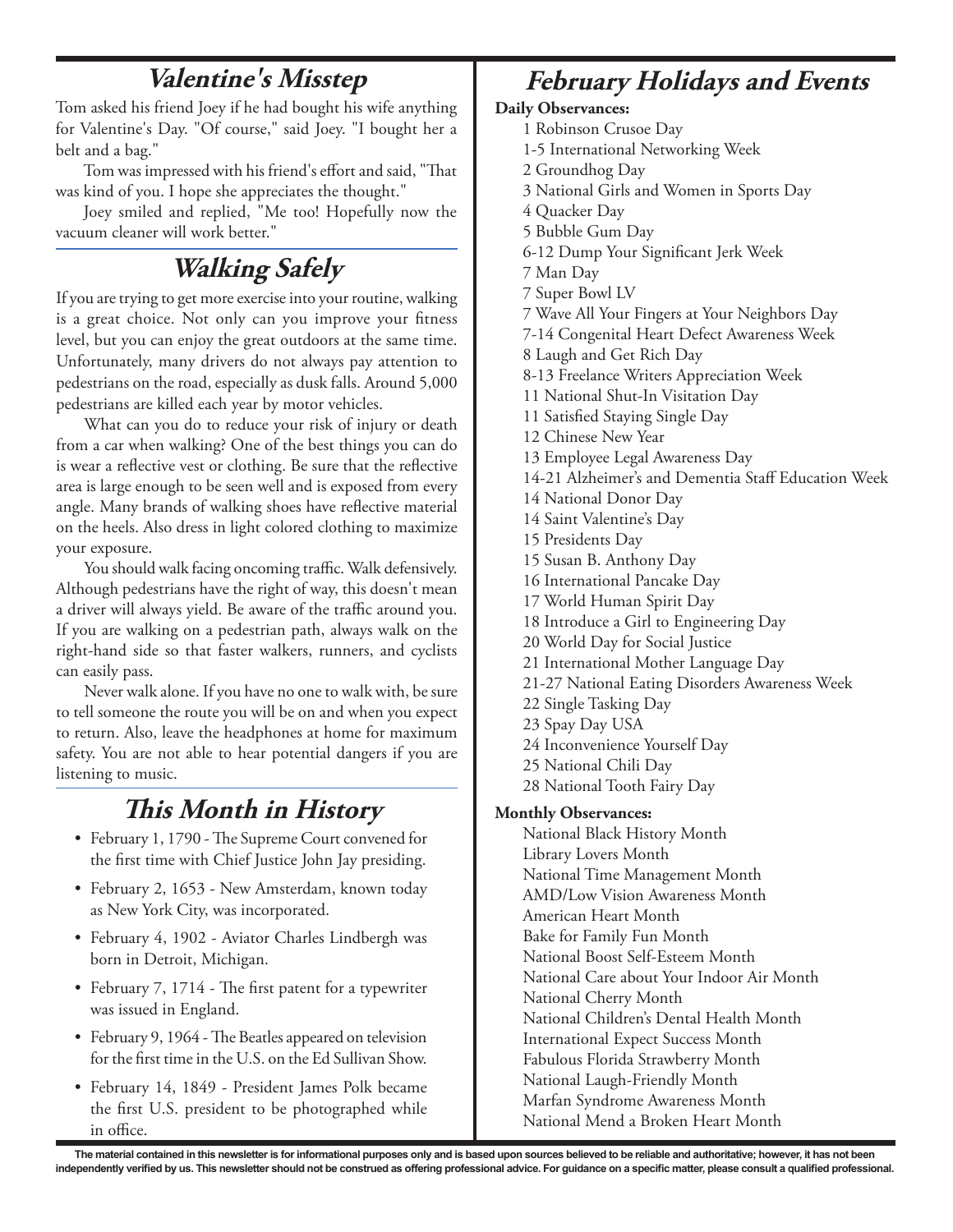# **PacBlog**

### **6 Data Protection Myths, Debunked**

PacBlog is the monthly web log of Pacific Records Storage To read this month's installment, please click the title below[.](http://pacific-records.com/5-advantages-of-a-local-shredding-and-destruction-provider) [https://pacific-records.com/](https://pacific-records.com/6-data-protection-myths-debunked)

### [6-data-protection-myths-debunked](https://pacific-records.com/6-data-protection-myths-debunked)

You may also access the PacBlog at the URL below. There you will find this month's installment along with archives of previous installments.

**http://pacific-records.com/category/pacnews**

### **Have A Question For Us?**

We love to hear from all our good friends and clients who enjoy reading our monthly newsletter. If you have a question related to off-site document storage, shredding, media vaulting, or document imaging, please feel free to give us a call or send us an email.

### **(888) 893-6054 or info@pacific-records.com**

*"Life has taught us that love does not consist in gazing at each other but in looking outward together in the same direction." – Antoine de Saint-Exupery*

## **Do You Want To Win A \$25 Amazon Gift Card?**



Each month we'll give you a new challenge of some type. All those who reply with a correct answer are eligible to win. At the end of the month we'll draw the name of one lucky winner. Here is this month's challenge:

How much is a skunk worth?

**Last Month's Answer to:**  *Where do snowmen keep their money?*

**Last month's Winner: Cindy Affeldt In a Snow Bank!**

Email your answer to **info@pacific-records.com**

### **Trivia Quiz: Chinese New Year!**

February 12th marks the start of the Chinese New Year. How much do you know about this annual event? Test your trivia knowledge with this quick quiz!



- 1. Every year in the Chinese calendar is designated by an animal. What is this the year of?
- 2. The Chinese New Year does not fall on the same day each year. Besides February, what other month does it fall in?
- 3. What color symbolizes good luck in Chinese tradition?
- 4. True or False: The Chinese New Year falls on the second new moon after the winter solstice.
- 5. The year 2021 corresponds to what year on the Chinese calendar?
- 6. True or False: Tea is the most consumed drink in the world, second only to water.
- 7. Most large Chinese New Year's celebrations feature a dance in which people move underneath a large, multiperson costume in the shape of an animal. What is that animal?
- 8. What festival marks the end of the new year celebration?
- 9. What emperor do historians believe invented the Chinese calendar?
- *Answers on Back Page!* 10. How long does the Chinese New Year celebration last?



"Okay, Cupids, your big day is right around the corner. Let's make today's practice really count!"

## 3 months FREE secure Destruction service *Get 3 months of free Secure Destruction service when you sign up for a new Secure Destruction account with a one-year agreement. Just mention this coupon! Email info@pacific-records.com for more information.*